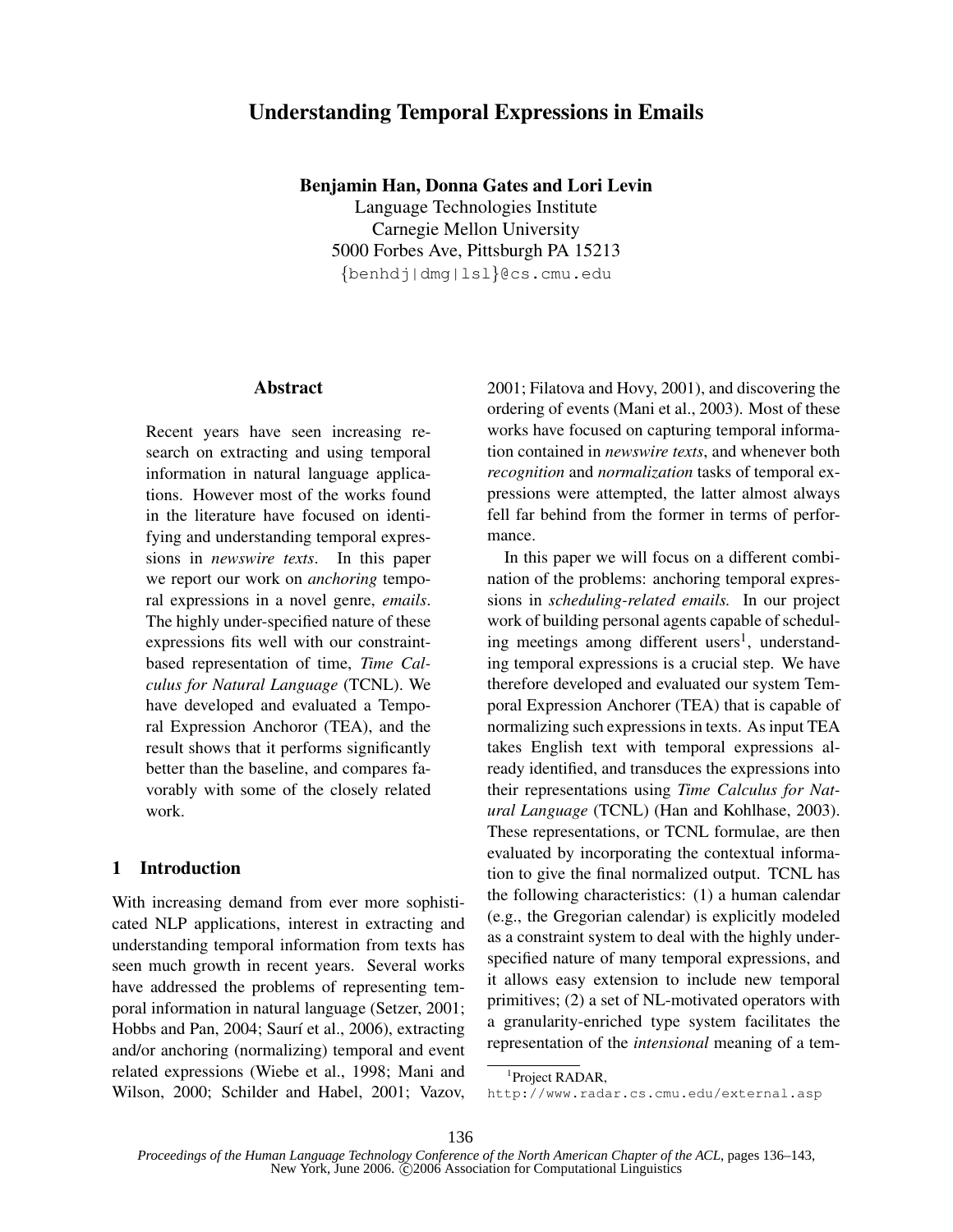poral expression in a compositional way; and (3) the use of temporal references such as "focus" in the representation cleanly separates the core meaning of an expression from its contextual dependency.

The rest of this paper is organized as follows. Sec. 2 first surveys the characteristics of temporal expressions in emails compared to those in newswire texts, and motivates the design of our representation. Sec 3 then introduces the formalism TCNL. The system TEA and the anchoring process is detailed in Sec. 4, and the evaluation of the system is reported in Sec. 5. Finally Sec. 6 concludes this paper and outlines the future work.

#### 2 Temporal Expressions in Emails

The extent of temporal expressions considered in this paper includes most of the expressions using temporal terms such as *2005*, *summer*, *evening*, *1:30pm*, *tomorrow*, etc. These expressions can be classified into the following categories:

- Explicit: These expressions can be immediately anchored, i.e., positioned on a timeline. E.g., *June 2005*, *1998 Summer*, etc.
- Deictic: These expressions form a specific relation with the *speech time* (timestamp of an email). E.g., *tomorrow*, *last year*, *two weeks from today*.
- Relative: These include the other expressions that form a specific relation with a *temporal focus*, i.e., the implicit time central to the discussion. E.g., *from 5 to 7*, *on Wednesday*, etc. Different from the speech time, a temporal focus can shift freely during the discourse.
- Durational: These are the expressions that describe certain length in time. E.g., *for about an hour*, *less than 20 minutes*. This is different from an interval expression where both the starting point and the ending point are given (e.g., *from 5 to 7*). Most durational expressions are used to build more complex expressions, e.g., *for the next 20-30 minutes.*

It is worth emphasizing the crucial difference between deictic expressions and relative expressions: anchoring the former only relies on the fixed speech time while normalizing the latter requires the usually hidden focus. As illustrated below the latter task can be much more challenging:

"*I'm free next week. Let's meet on Wednesday.*" "*Are you free on Wednesday?*"

In the first example the "*Wednesday*" denotes a different date since the first sentence sets up a different focus. To make things even more interesting, verbal tense can also play a role, e.g., "*He finished the report on Wednesday.*"

There are other types of temporal expressions such as *recurrence* ("*every Tuesday*") and *rate* expressions ("*twice on Wednesday*") that are not supported in our system, although they are planned in our future work (Sec. 6).

To appreciate the different nature of emails as a genre, an interesting observation can be made by comparing the distributions of temporal expressions in emails and in *newswire texts*. The email corpora we used for development and testing were collected from MBA students of Carnegie Mellon University over the year 1997 and 1998. The 277 students, organized in approximately 50 teams of 4 to 6 members, were participating in a 14-week course and running simulated companies in a variety of market scenarios (Kraut et al., 2004). The original dataset, the CSpace email corpus, contains approximately 15,000 emails. We manually picked 1,196 emails that are related to scheduling - these include scheduling meetings, presentations, or general planning for the groups. The emails are then randomly divided into five sets (email1 to email5), and only four of them are used in this work: **email1** was used to establish our baseline, email2 and email5 were used for development, and part of email4 was used for testing. Table 1 shows some basic statistics of these three datasets<sup>2</sup>, and an edited sample email is shown in Fig. 1 (names altered). The most apparent difference comparing these emails to newswire texts is in the percentage of explicit expressions occurring in the two different genres. In (Mani et al., 2003) it was reported that the proportion of such expressions is about 25% in the newswire corpus they

<sup>&</sup>lt;sup>2</sup>The percentages in some rows do not add up to  $100\%$  because some expressions like coordination can be classified into more than one type.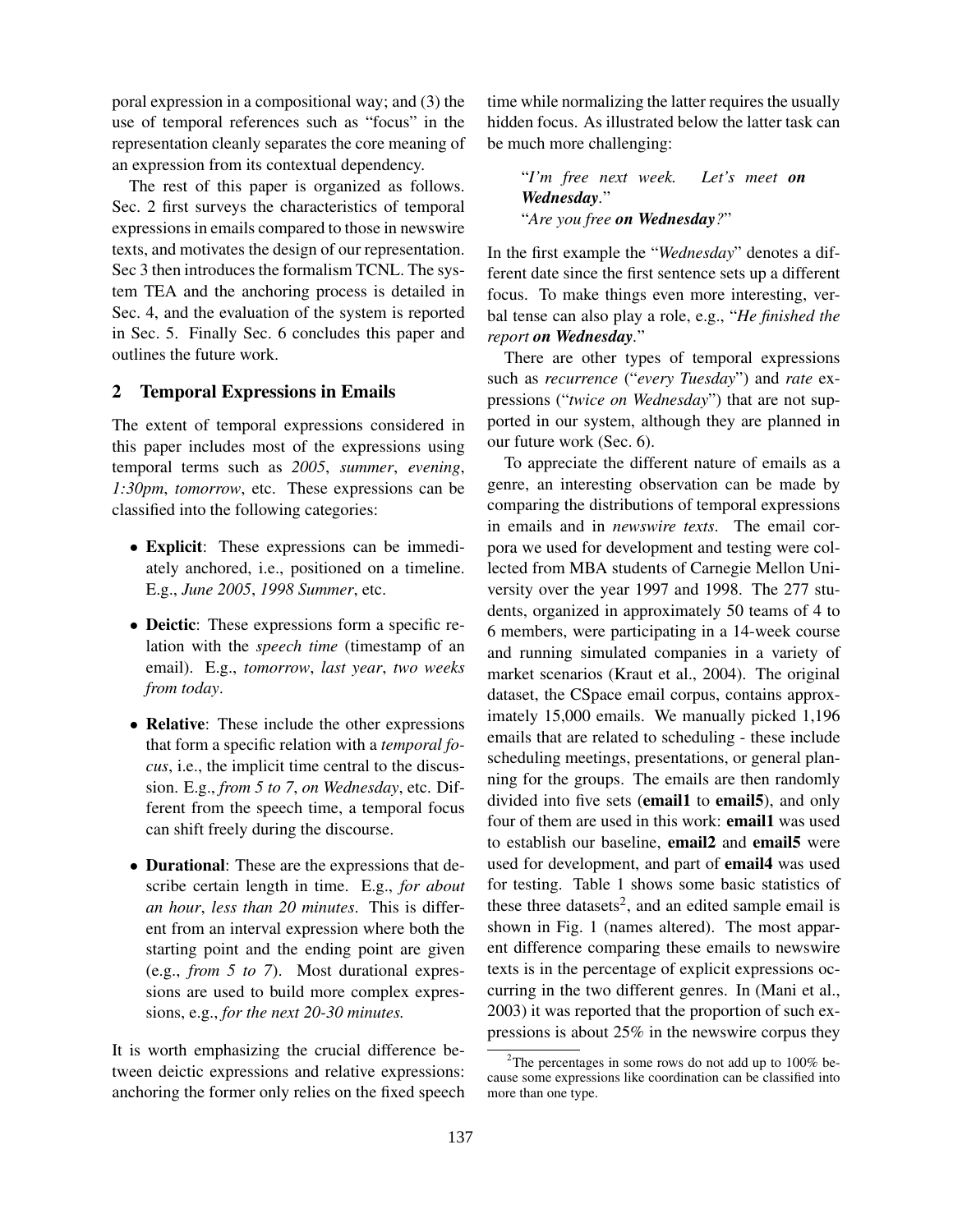#### Date: Thu, 11 Sep 1997 00:14:36 -0500

I have put an outline out in the n10f1 OpReview directory... *(omitted)*

We have very little time for this. Please call me Thursday night to get clarification. I will need graphs and prose in files by Saturday Noon.

– Mary

ps. Mark and John , I waited until AFTER midnight to send this .

Figure 1: A sample email (edited)

used<sup>3</sup>. In contrast, explicit expressions on average only account for around 9.5% in the three email datasets. This is not surprising given that people tend to use under-specified expressions in emails for economic reasons. Another thing to note is that there are roughly the same number of relative expressions and non-relative expressions. Since non-relative expressions (including deictic expressions) can be anchored without tracking the temporal focus over a discourse and therefore can be dealt with in a fairly straightforward way, we may assign 50% as a somewhat generous baseline performance of any anchoring system<sup>4</sup>.

Another difference between emails and newswire texts is that the former is a medium for *communication*: an email can be used as a reply, or can be attached within another email, or even be used to address to multiple recipients. All of this complicates a great deal of our task. Other notable differences are that in emails hour ambiguity tend to appear more often ("*I'll be home at 2.*"), and people tend to be more creative when they compose short messages such as using tables (e.g., an entire column of numbers to denote the number of minutes alloted for each presenter), bullet lists, abbreviations, and different month/day formats ("*1/9*" can mean *January 9* or *September 1*), etc. Emails also contain more "human errors" such as misspellings ("*Thusday*" to mean *Thursday*) and confusion about dates (e.g., using "*tomorrow*" when sending emails around midnight), etc. Overall it is very difficult to recover from this type of errors.

# 3 Representing Times in Natural Language

This section provides a concise overview of TCNL; readers are referred to (Han and Kohlhase, 2003; Han et al., 2006) for more detail.

TCNL has two major components: a constraintbased model for human calendars and a representational language built on top of the model. Different from the other representations such as Zeit-Gram (Stede and Haas, 1998), TOP (Androutsopoulos, 1999), and TimeML/Timex3 (Saurí et al., 2006), the language component of TCNL is essentially "calendar-agnostic" - any *temporal unit* can be plugged in a formula once it is defined in the calendar model, i.e., the calendar model serves as the lexicon for the TCNL language.

Fig. 2 shows a partial model for the Gregorian calendar used in TEA. The entire calendar model is basically a constraint graph with *partial ordering*. The nodes labeled with "year" etc. represent temporal units (or variables when viewed as a constraint satisfaction problem (CSP) (Ruttkay, 1998)), and each unit can take on a set of possible values. The undirected edges represent constraints among the units, e.g., the constraint between month and day mandates that February cannot have more than 29 days. A temporal expression in NL is then viewed as if it assigns values to some of the units, e.g., "*Friday the 13th*" assigns values to only units dow (dayof-week) and day. An interval-based AC-3 algorithm with a chronological backtracking mechanism is used to derive at the consistent assignments to the other units, therefore allowing us to iterate to any one of the possible *Friday the 13th*.

The ordering among the units is designated by two relations: *measurement* and *periodicity* (arrows in Fig. 2). These relations are essential for supporting various operations provided by the TCNL language such as determining temporal ordering of two time points, performing arithmetic, and changing temporal granularity, etc. For example, to interpret the expression "*early July*", we identify that *July* is a value of unit month, and month is measured by day. We then obtain the size of *July* in terms of day (31) and

<sup>&</sup>lt;sup>3</sup>Using the North American News Corpus.

<sup>&</sup>lt;sup>4</sup>This is a bit generous since solving simple calendric arithmetics such as anchoring *last summer* still requires a non-trivial modeling of human calendars; see Sec. 3.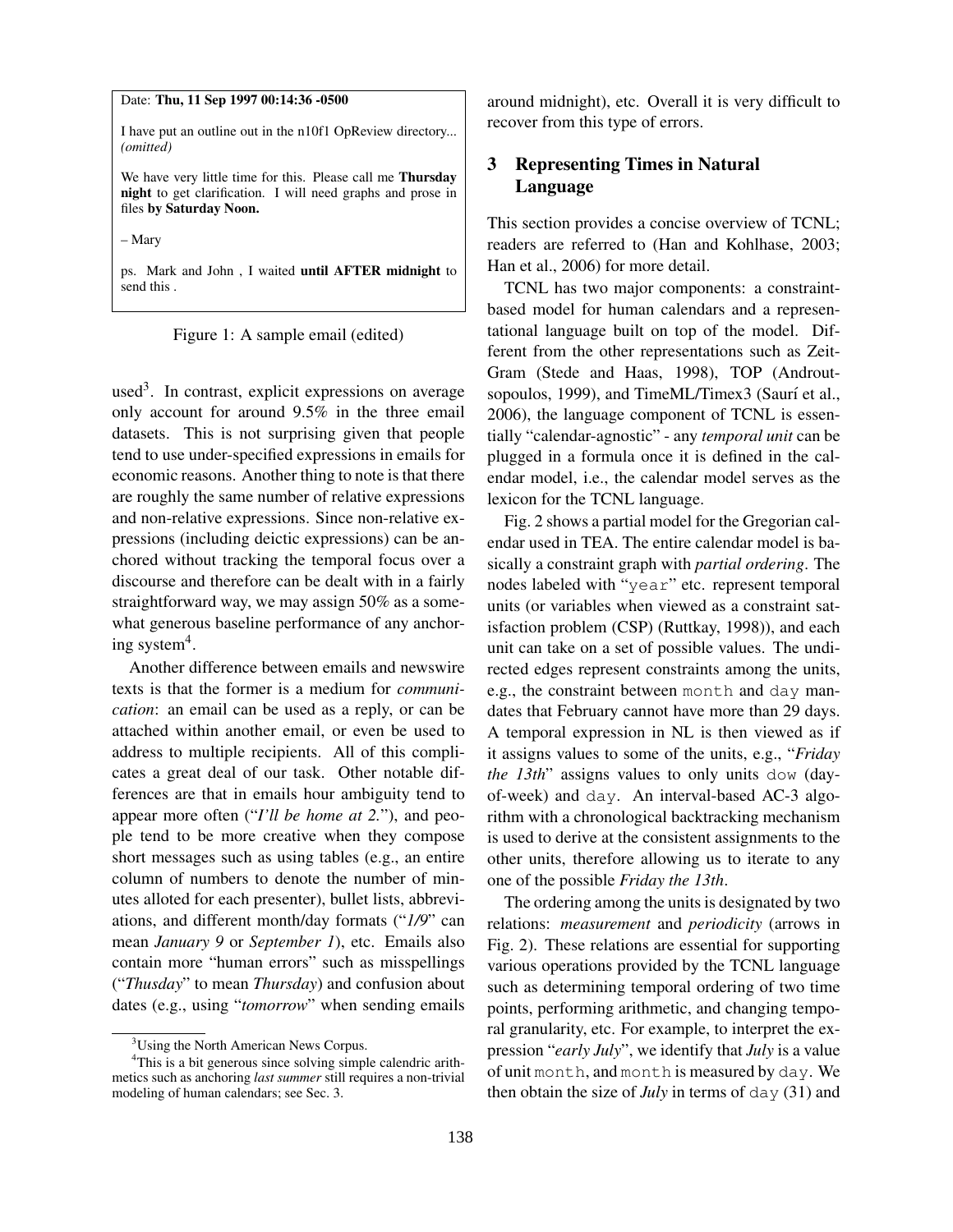|                    | # of   | # of   | explicit     | deictic       | relative     | durational  |
|--------------------|--------|--------|--------------|---------------|--------------|-------------|
|                    | emails | tempex |              |               |              |             |
| email1             | 253    | 300    | $3(1\%)$     | 139 (46.33%)  | 158 (52.67%) | N/A         |
| email <sub>2</sub> | 253    | 344    | $19(5.5\%)$  | $112(32.6\%)$ | 187 (54.4%)  | 27(7.8%)    |
| email4 (part.)     | 149    | 279    | $71(25.4\%)$ | 77 (27.6%)    | 108(38.7%)   | $22(7.9\%)$ |
| email <sub>5</sub> | 126    | 213    | 14 $(6.6\%)$ | 105 (49.3%)   | $92(43.2\%)$ | $3(1.4\%)$  |

Table 1: Basic statistics of the email corpora



Figure 2: A partial model of the Gregorian calendar

designate the first 10 days (31/3) as the "early" part of July.

Internally the calendar model is further partitioned into several *components*, and different components are *aligned* using non-binary constraints (e.g., in Fig. 2 the year component and the week component are aligned at the day and dow units). This is necessary because the top units in these component are not periodic within one another. All of the operations are then extended to deal with multiple calendar components.

Built on top of the calendar model is the *typed* TCNL language. The three major types are *coor*dinates (time points; e.g., {sep, 6<sub>day</sub>} for *September 6*), *quantities* (durations; e.g., |1hour| for *one hour*) and *enumerations* (sets of points, including intervals; e.g., [{wed}*,*{fri}] for *Wednesday and Friday*). More complex expressions can be represented by using various operators, relations and temporal references; e.g., {now−|1day|} for *yesterday*,  $\{|\mathbf{1}_{\text{mon}}| \, \textcircled{e}\} \}$  for *the coming Monday* (or *the first coming Monday in the future*; the  $\sim$  ' represents the temporal focus),  $|$  <  $|1_{\text{hour}}|$  for *less than one hour*, [{wed}:{fri}] for *Wednes-* *day to Friday*, [f {sat*,* noon}] for *by Saturday noon*<sup>5</sup>, and  $[[{15_{\text{hour}}}:{17_{\text{hour}}}]$   $\&$  {wed}] for *3-5pm on Wednesday.* The TCNL language is designed in such a way that syntactically different formulae can be evaluated to denote the same date; e.g., {tue*,* now+|1week|} ("*Tuesday next week*") and {now+|1tue|} ("*next Tuesday*") can denote the same date.

Associated with the operators are type and granularity requirements. For example, when a focus is specified down to *second* granularity, the formula  $\{now+|1_{day}|\}$  will return a coordinate at the *day* granularity - essentially stripping away information finer than *day*. This is because the operator  $+$ (called *fuzzy forward shifting*) requires the left-hand side operand to have the same granularity as that of the right-hand side operand. Type coercion can also happen automatically if it is required by an operator. For example, the operator '@' (*ordinal selection*) requires that the right-hand side operand to be of type enumeration. When presenting a coordinate such as  $\{\geq=\_\}$  (some point in the future), it will be coerced

<sup>5</sup> The f denotes the relation "*finishes*" (Allen, 1984); the formula denotes a set of coordinates no later than a Saturday noon.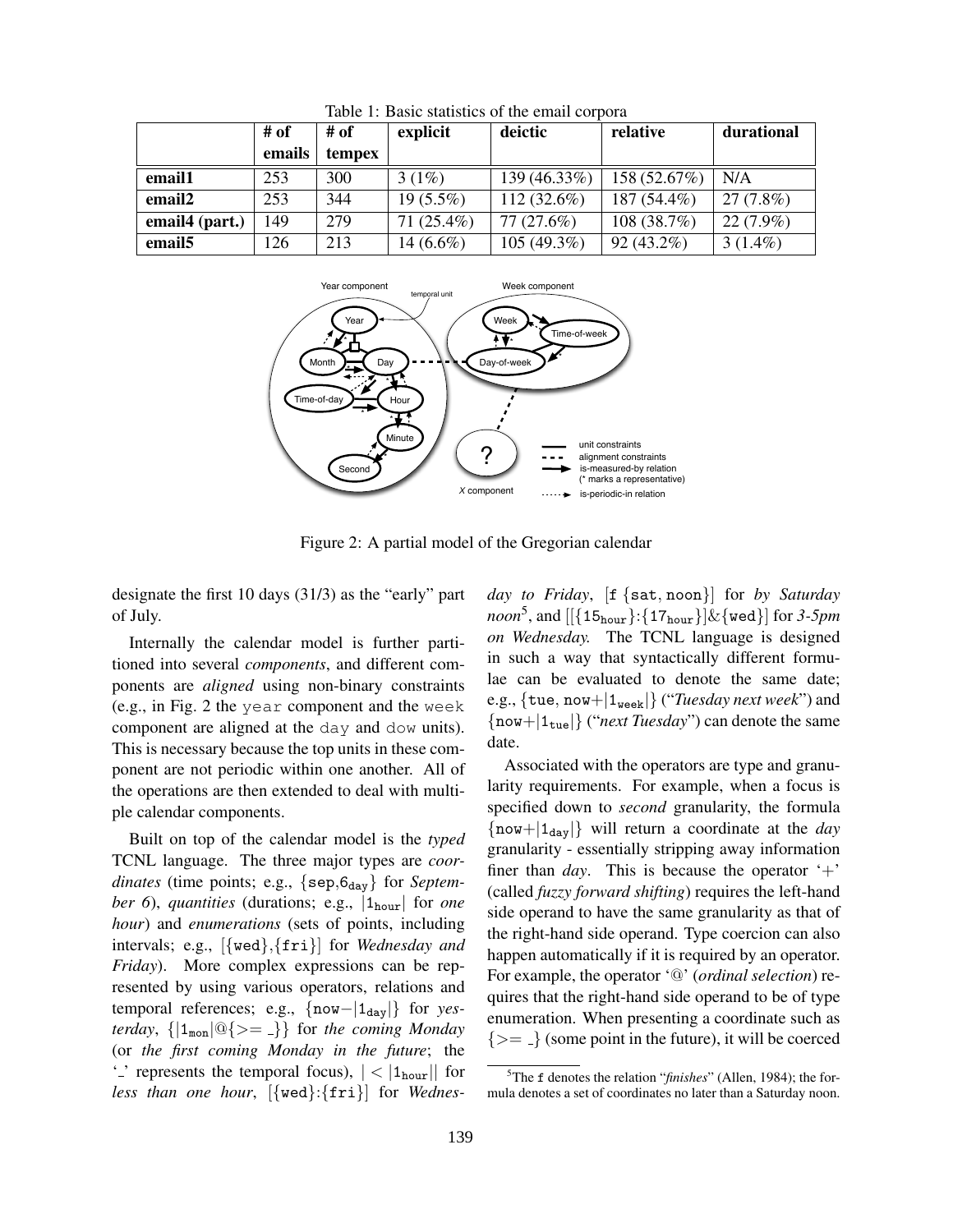| operator      | <b>Type requirement</b>    | <b>Granularity requirement</b> | <b>Semantics</b>       | <b>Example</b>                                           |
|---------------|----------------------------|--------------------------------|------------------------|----------------------------------------------------------|
| $+$ and $-$   | $C \times O \rightarrow C$ | $g(LHS) \leftarrow g(RHS)$     | fuzzy forward/backward | $\{\texttt{now} +  \mathbf{1}_{\texttt{day}} \}$         |
|               |                            |                                | shifting               | ("tomorrow")                                             |
| $++$ and $--$ | $C \times O \rightarrow C$ | $g(LHS) \leftarrow$            | exact forward/backward | $\{now++ 2_{hour} \}$                                    |
|               |                            | $\min(g(LHS) \cup g(RHS))$     | shifting               | ("2 hours from now")                                     |
| $\omega$      | $Q \times E \rightarrow C$ | $g(RHS) \leftarrow g(LHS)$     | ordinal                | $\{ 2_{\{sun\}} @{\{\text{may}\}}\}$                     |
|               |                            |                                |                        | ("the 2nd Sunday in May")                                |
| &             | $C \times C \rightarrow C$ | $g(LHS) \leftarrow$            | distribution           | $\{\text{now } \& \{\text{now+}   1_{\text{year}}\}\}\$  |
|               | $C \times E \rightarrow E$ | $\min(g(LHS) \cup g(RHS))$     |                        | ("this time next year")                                  |
|               | $E \times C \rightarrow E$ |                                |                        | $[{15_{\text{hour}}}\&[{ \text{red} }]:{ \text{fri} }]]$ |
|               | $E \times E \rightarrow E$ |                                |                        | ("3pm from Wednesday to                                  |
|               |                            |                                |                        | Friday")                                                 |

Table 2: Summary of operators in TCNL; LHS/RHS is the left/right operand, g(*e*) returns the granularity of *e* and min(*s*) returns the set of minimal units among *s*.

into an enumeration so that the ordinal operator can select a requested element out of it. These designs make granularity change and re-interpretation part of a transparent process. Table 2 lists the operators in the TCNL language.

Most of under-specified temporal expressions still lack necessary information in themselves in order to be anchored. For example, it is not clear what to make out of "*on Wednesday*" with no context. In TCNL more information can be supplied by using one of the coordinate *prefixes*: the '+'/'−' prefix signifies the relation of a coordinate with the focus (after/before the focus), and the 'f'/'p' indicates the relation of a coordinate with the speech time (future/past). For example, the Wednesday in "*the company will announce on Wednesday*" is represented as +f{wed}, while "*the company announced on Wednesday*" is represented as  $-p$ {wed}. When evaluating these formulae, TEA will rewrite the former into  $\{|1_{\text{wed}}|@\}>=$ ,  $>=$  now}} and the latter into {−|1wed|@{*<*= *, <*= now}} if necessary, essentially trying to find the nearest Wednesday either in the future or in the past. Since TCNL formulae can be embedded, prefixed coordinates can also appear inside a more complex formula; e.g.,  $\{ \{|2_{\{\text{sun}\}}|@f\{\text{may}\}\} + |2_{\text{day}}|\}$  represents "2 *days after a future Mother's day*"6.

Note that TCNL itself does not provide a mechanism to instantiate the temporal focus  $(\cdot_{-})$ . The responsibility of shifting a focus whenever necessary (*focus tracking*) is up to TEA, which is described in the next section.

#### 4 TEA: Temporal Expression Anchorer

The input to our system TEA is English texts with temporal expression markups, and the output is a time string for each temporal expression. The format of a time string is similar to the ISO 8601 scheme: for a time point the format is YYYYMMDDTHHMMSS (T is a separator), for an interval it is a pair of points separated by '/' (slash). Also whenever there are slots that lack information, we use '?' (question mark) in its place. If a points can reside at any place between two bounds, we use (lower..upper) to represent it. Table. 3 shows the TEA output over the example email given in Fig. 1 (min and max are the minimal and the maximal time points TEA can reason with).

TEA uses the following procedure to anchor each temporal expression:

- 1. The speech time (variable now) and the focus  $('')$  is first assigned to a timestamp (e.g., the received date of an email).
- 2. For each temporal expression, its nearest verb chunk is identified using the part-of-speech tags of the sentence. Expressions associated with a verb of past tense or present imperfective will be given prefix "−p" to its TCNL formula, otherwise it is given " $+f$ ".
- 3. A finite-state parser is then used to transduce an expression into its TCNL formula. At the parsing stage the tense and granularity information is available to the parser.

<sup>6</sup> This denotes a possible range of dates, but it is still different from an enumeration.

 $7$ This is of course a simplification; future work needs to be done to explore other possibilities.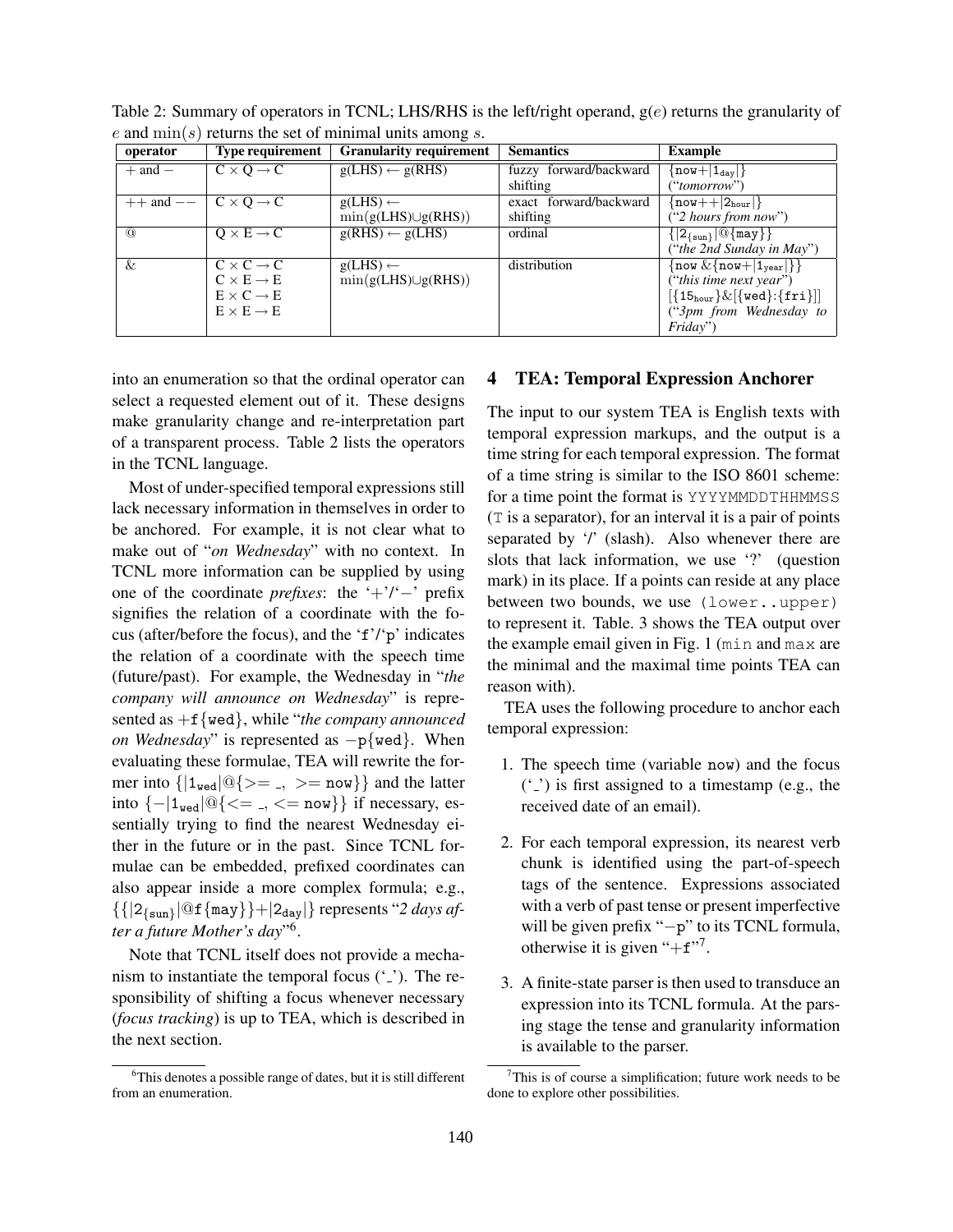| <b>Expression</b> | <b>TCNL</b> formula                                         | <b>Temporal focus</b> $(f)$ | <b>Anchored time string</b> |
|-------------------|-------------------------------------------------------------|-----------------------------|-----------------------------|
| (timestamp)       |                                                             |                             | 19970911T001436             |
| Thursday night    | $+f{thu,night}$                                             | 19970911T001436             | (19970911T18????            |
|                   |                                                             |                             | 19970911T23????)            |
| by Saturday Noon  | $\mathbf{f} + \mathbf{f} \{ \texttt{sat}, \texttt{noon} \}$ | (19970911T18????            | min/19970913T12????         |
|                   |                                                             | 19970911T23????)            |                             |
| until AFTER mid-  | $ f\{\geq -p\{\text{midnight}\}\} $                         | 19970911T001436             | min/(19970911max)           |
| night             |                                                             |                             |                             |

Table 3: Anchoring example for the email in Fig. 1

- 4. The produced TCNL formula (or formulae when ambiguity arises) is then evaluated with the speech time and the current focus. In case of ambiguity, one formula will be chosen based on certain heuristics (below). The result of the evaluation is the final output for the expression.
- 5. *Recency-based* focus tracking: we use the following procedure to determine if the result obtained above can replace the current focus (below). In cases where the result is an ambiguous coordinate (i.e., it denotes a possible range of points), if one of the bounds is min or max, we use the other to be the new focus; if it is not possible, we choose to keep the focus unchanged. On the other hand, if the result is an enumeration, we go through a similar procedure to avoid using an enumeration with a min/max bound as the new focus. Finally no quantity can become a focus.

Note that in Step 3 the decision to make partial semantics of a temporal expression available to our parser is based on the following observation: consider the two expressions below

"*Tuesday before Christmas*"  $= {\text{true}, < {\text{25}_{day}}|@{\text{dec}}{\text{}}\}$ "*Tuesday before 6pm*" = {*<* {tue*,*18hour}*,* de {tue}}

Both expressions share the same "*X* before *Y* " pattern, but their interpretations are different<sup>8</sup>. The key to discriminate the two is to compare the granularities of *X* and *Y* : if *Y* if at a coarser granularity then the first interpretation should be adopted.

In Step 4 we use the following procedure to disambiguate the result:

- 1. Remove any candidate that resulted in an inconsistency when solving for a solution in the calendar CSP.
- 2. If the result is meant to be a coordinate, pick the one that is closest to the focus.
- 3. If the result is supposed to be an enumeration, pick the one whose starting point is closest to the focus, and whose length is the shortest one.
- 4. Otherwise pick the first one as the result.

For example, if the current time is 2:00 pm, for expression "*at 3*" with a present/future tense, the best answer is 15:00. For expression "*from 3 to 5*", the best answer is from 3 pm to 5 pm.

When deciding whether a temporal expression can become the next focus, we use simple heuristics to rule out any expression that behaves like a noun modifier. This is motivated by the following example (timestamp: 19970919T103315):

*IT basically analyses the breakdown on labor costs and compares our 1998 labor costs with their demands for 1999-2000.*

*I will check mail on Sunday and see any feedback.*

Without blocking the expression *1999-2000* from becoming the focus, the last expression will be incorrectly anchored in year 2000. The key observation here is that a noun-modifying temporal expression usually serves as a temporal co-reference instead of representing a new temporal entity in the discourse. These references tend to have a more confined effect in anchoring the subsequent expressions.

*...*

<sup>&</sup>lt;sup>8</sup>de denotes a relation "during or equal" (Allen, 1984).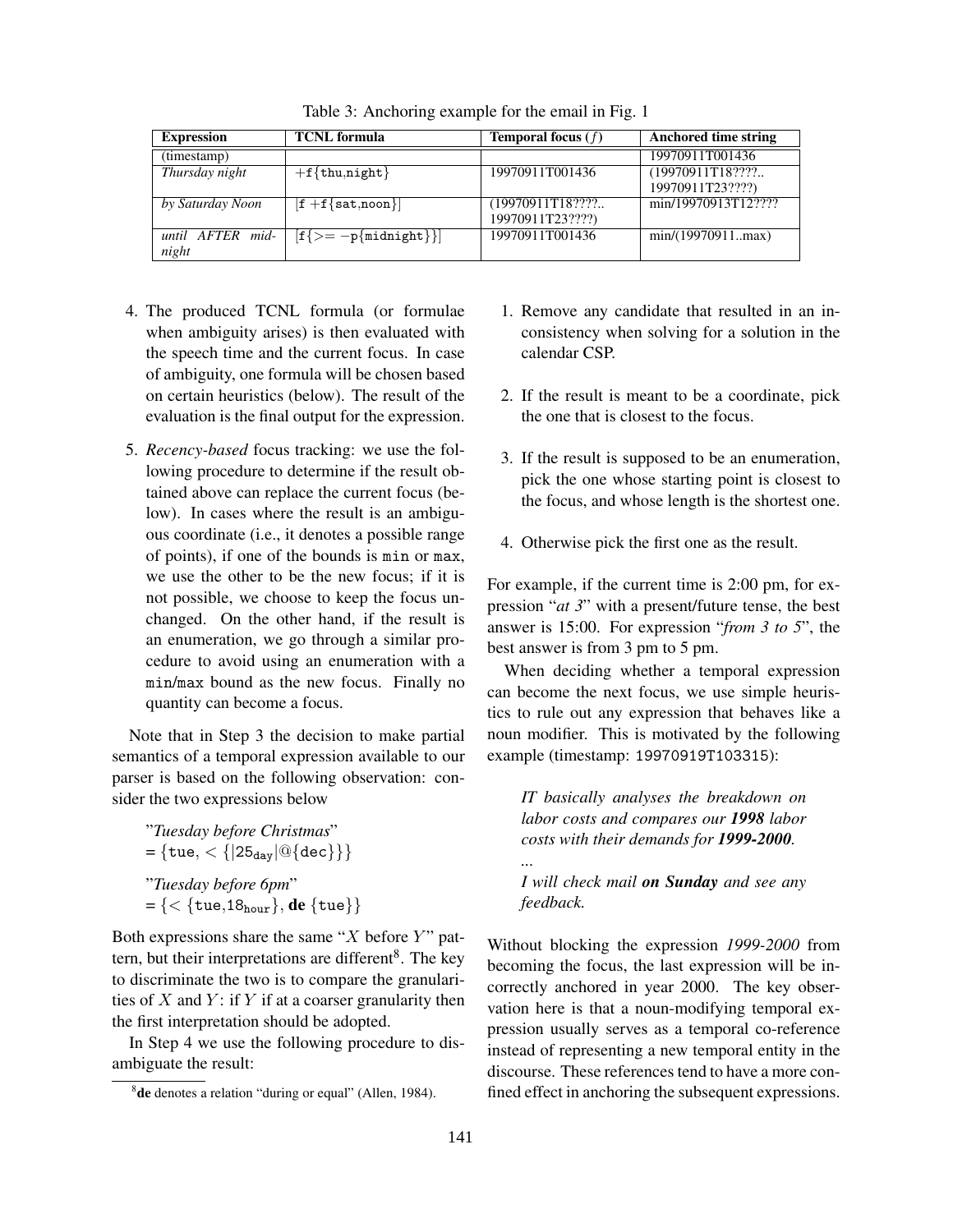|                          | Accuracy | <b>Parsing errors</b> | <b>Human errors</b> | <b>Anchoring errors</b> |
|--------------------------|----------|-----------------------|---------------------|-------------------------|
| email $2$ (dev)          | 78.2%    | $10.47\%$             | $1.7\%$             | $9.63\%$                |
| email <sub>5</sub> (dev) | 85.45%   | 5.16%                 | $1\%$               | 8.39%                   |
| email4 (test-            | 76.34%   | 17.92%                | $< 1\%$             | 5.74%                   |
| ing)                     |          |                       |                     |                         |

Table 4: Development and testing results

## 5 Evaluation

The temporal expressions in all of the datasets were initially tagged using rules developed for Minor-Third<sup>9</sup>, and subsequently corrected manually by two of the authors. We then developed a prototype system and established our baseline over **email1** (50%). The system at that time did not have any focus tracking mechanism (i.e., it always used the timestamp as the focus), and it did not use any tense information. The result confirms our estimate given in Sec. 2. We then gradually developed TEA to its current form using email1, email2 and email5. During the four-month development we added the focus tracking mechanism, incorporating the tense information into each TCNL formula via the coordinate prefixes, and introduced several representational improvements. Finally we tested the system on the unseen dataset email4, and obtained the results shown in Table 4. Note that the percentages reported in the table are *accuracies*, i.e., the number of correctly anchored expressions over the total number of temporal expressions over a dataset, since we are assuming correct tagging of all of the expressions. Our best result was achieved in the dev set email5 (85.45%), and the accuracy over the test set email4 was 76.34%.

Table 4 also lists the types of the errors made by our system. The parsing errors are mistakes made at transducing temporal expressions using the finitestate parser into their TCNL formulae, the human errors are described in Sec. 2, and the rest are the anchoring errors. The accuracy numbers are all compared favorably to the baseline (50%). To put this performance in perspective, in (Wiebe et al., 1998) a similar task was performed over transcribed scheduling-related phone conversations. They reported an average accuracy 80.9% over the CMU

test set and 68.9% over the NMSU test set. Although strictly speaking the two results cannot be compared due to differences in the nature of the corpora (transcription vs. typing), we nevertheless believe it represents a closer match compared to the other works done on newswire genre.

It should also be noted that we adopted a similar recency-based focus model as in (Wiebe et al., 1998). Although simple to implement, this naive approach proved to be one major contributor to the anchoring errors in our experiments. An example is given below (the anchored times are shown in subscript):

*This research can not proceed until the trade-offs are known on Monday*<sup>19970818</sup> *.* ... *Mary will perform this by Friday*(*min..*19970822) *using the data from Monday*<sup>19970825</sup> *.*

The last expression received an incorrect date: it should be the same date the expression "*on Monday*" refers to. Our system made this error because it blindly used the most recently mentioned time ((min..19970822)) as the focus to anchor the formula  $+f$ {mon}. This error later also propagated to the anchoring of the subsequent expressions.

#### 6 Conclusion and Future Work

In this paper we have adopted a constraint-based representation of time, *Time Calculus for Natural Language* (TCNL), to tackle the task of anchoring temporal expressions in a novel genre, *emails*. We believe that the genre is sufficiently different from newswire texts, and its highly under-specified nature fits well with a constraint-based modeling of human calendars. TCNL also allows for an explicit representation of *temporal focus*, and many of our intuitions about *granularity change* and *temporal arithe-*

<sup>9</sup> http://minorthird.sourceforge.net/